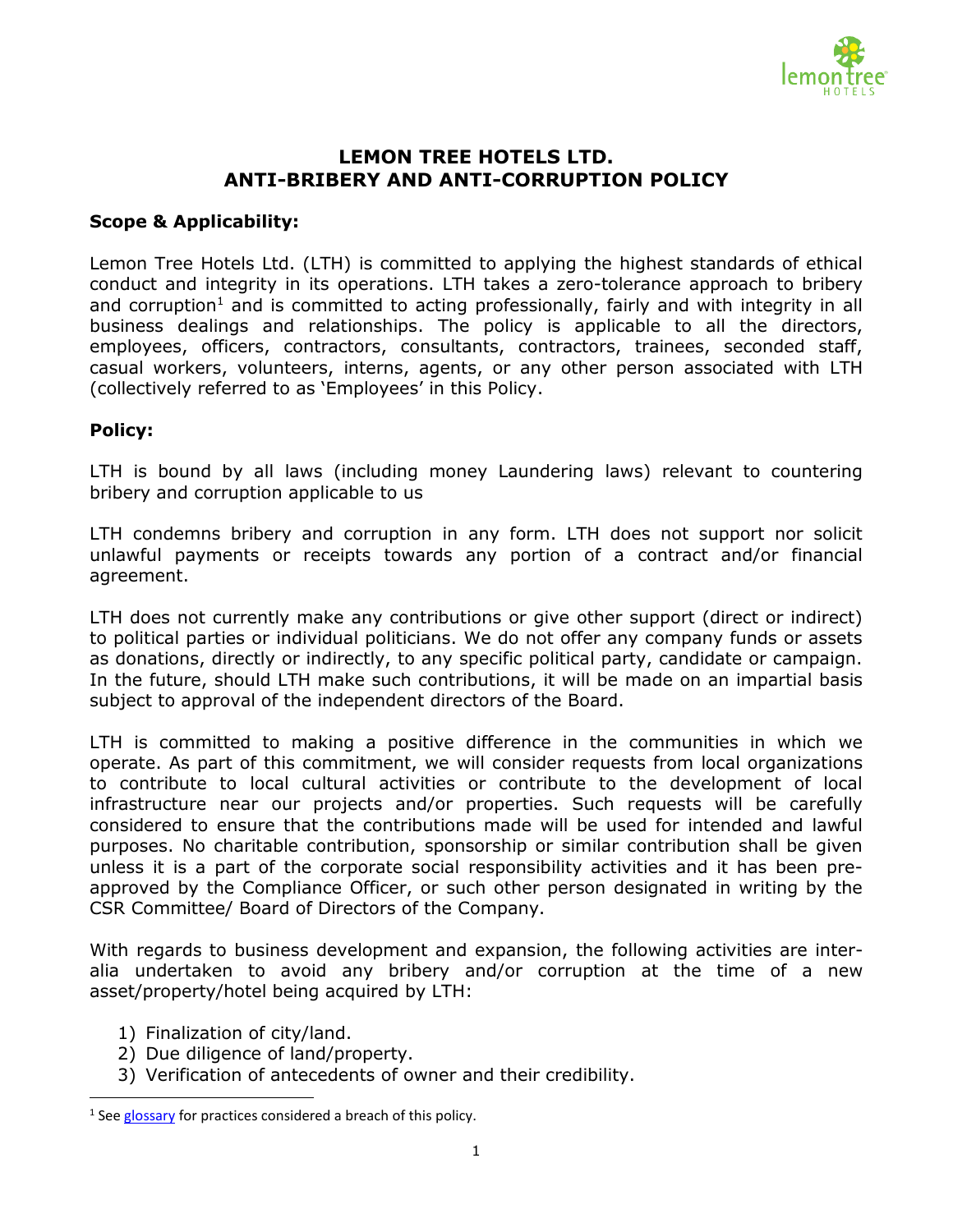

- 4) Completion of all statutory compliances, prior to the hotel opening.
- 5) Getting all mandatory licenses in place before the commencement of hotel operations.
- 6) Internal and external surveys.

**Gifts and Hospitality:** All relationships must be on an arm's length basis. This policy does not prohibit normal and appropriate gifts, hospitality, entertainment and promotional or other similar business expenditure, such as calendars, diaries, pens, meals and invitations to theatre and sporting events (given and received), to or from third parties. However, the key determining factor for appropriateness of the gift or hospitality and/or its value would be based on facts and circumstances under which such gift or hospitality is provided.

To avoid committing a bribery offence, the gift or hospitality must be:

- a. Reasonable and justifiable in all circumstances
- b. Intended to improve the image of LTH, better present its products and services or establish cordial relations

The giving or receiving gifts or hospitality is acceptable under this policy if all the following requirements are met:

- a. It is not made with the intention of influencing a Third Party to obtain/ retain business or a business advantage or to reward the provision or retention of business or a business advantage or in explicit or implicit exchange for favors/ benefits or for any other corrupt purpose.
- b. It complies with local laws and customs.
- c. It does not include cash or a cash equivalent (such as gift certificates or vouchers)
- d. It is appropriate in the circumstances. For example, in India it is customary for small gifts to be given at Diwali time.
- e. Taking into account the reason for the gift or hospitality, it is of an appropriate type and value and given at an appropriate time.
- f. It is given openly, not secretly and in a manner that avoids the appearance of impropriety.

 **Facilitation payments and kickbacks:** Neither an employee nor any person acting on behalf of Lemon Tree shall make or accept facilitation payments or "kickbacks" of any kind.

Employees are encouraged to raise concerns about the bribery issue or suspicion of malpractice at the earliest possible stage. If employees are unsure whether a particular act constitutes bribery or corruption or if employees have any other questions, queries or concerns related to this policy, please write in to **ESG@lemontreehotels.com**. Further, details regarding the procedure on reporting of concerns is mentioned in the LTH Code of Conduct and Vigil Mechanism

[\(https://www.lemontreehotels.com/factsheet/AmendedLTHCodeofConductandVigilMecha](https://www.lemontreehotels.com/factsheet/AmendedLTHCodeofConductandVigilMechanism.pdf) [nism.pdf\)](https://www.lemontreehotels.com/factsheet/AmendedLTHCodeofConductandVigilMechanism.pdf)